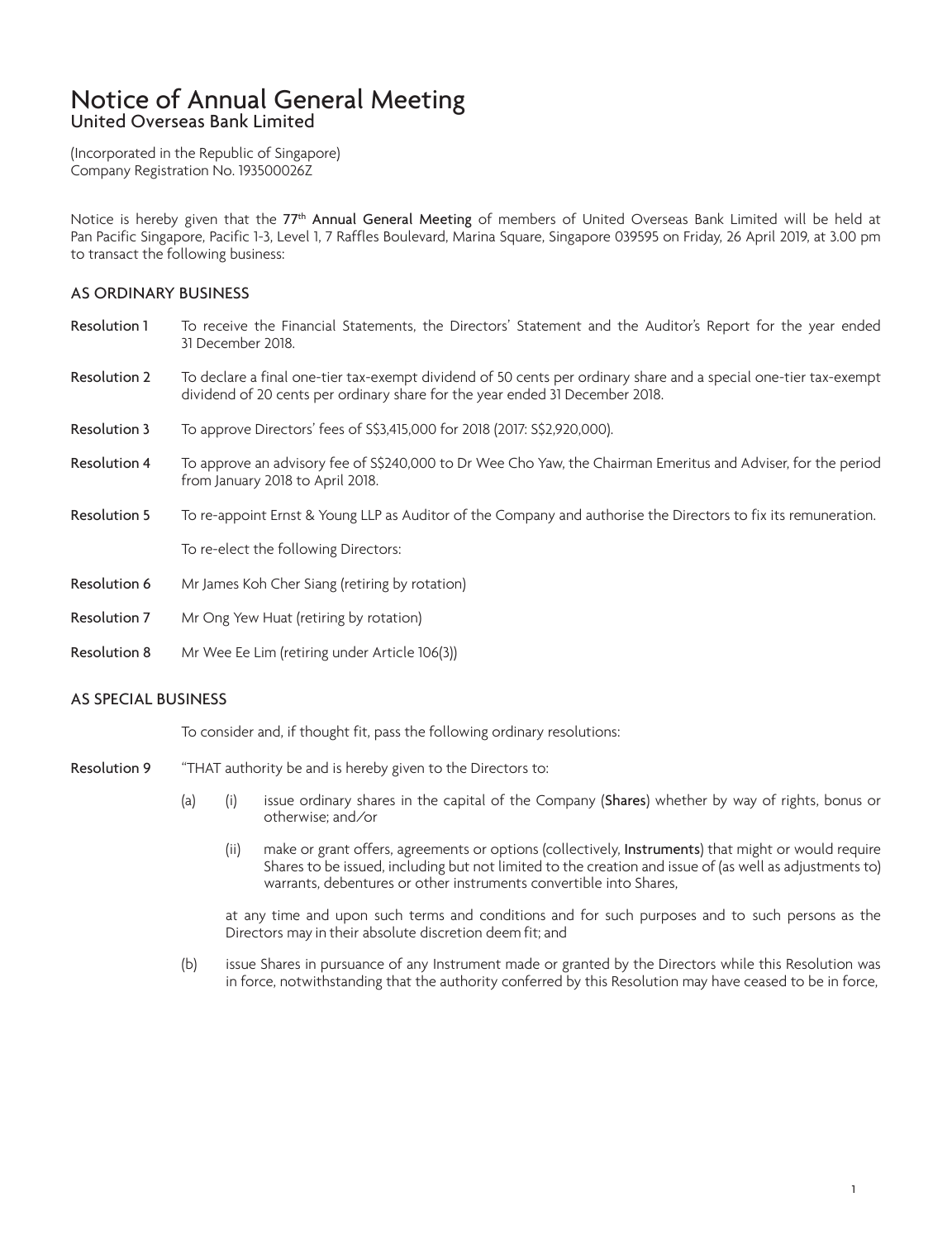#### provided that:

- (1) the aggregate number of Shares to be issued pursuant to this Resolution (including Shares to be issued in pursuance of Instruments made or granted pursuant to this Resolution) does not exceed 50 per cent of the total number of issued Shares, excluding treasury shares and subsidiary holdings (as calculated in accordance with paragraph (2) below), of which the aggregate number of Shares to be issued other than on a pro rata basis to shareholders of the Company (including Shares to be issued in pursuance of Instruments made or granted pursuant to this Resolution) does not exceed 10 per cent of the total number of issued Shares, excluding treasury shares and subsidiary holdings (as calculated in accordance with paragraph (2) below);
- (2) (subject to such manner of calculation and adjustment as may be prescribed by the Singapore Exchange Securities Trading Limited (SGX-ST)) for the purpose of determining the aggregate number of Shares that may be issued under paragraph (1) above, the percentage of issued Shares shall be based on the total number of issued Shares, excluding treasury shares and subsidiary holdings, at the time this Resolution is passed, after adjusting for:
	- (i) new Shares arising from the conversion or exercise of any convertible securities or share options or vesting of share awards which are outstanding or subsisting at the time this Resolution is passed; and
	- (ii) any subsequent bonus issue, consolidation or subdivision of Shares;
- (3) in exercising the authority conferred by this Resolution, the Company shall comply with the provisions of the SGX-ST Listing Manual for the time being in force (unless such compliance has been waived by the SGX-ST) and the Constitution for the time being of the Company; and
- (4) (unless revoked or varied by the Company in general meeting) the authority conferred by this Resolution shall continue in force until the conclusion of the next Annual General Meeting (AGM) of the Company or the date by which the next AGM of the Company is required by law to be held, whichever is earlier."

In this Resolution 9, "subsidiary holdings" shall have the meaning given to it in the SGX-ST Listing Manual.

- Resolution 10 "THAT authority be and is hereby given to the Directors to allot and issue from time to time such number of ordinary Shares as may be required to be allotted and issued pursuant to the UOB Scrip Dividend Scheme."
- Resolution 11 "THAT
	- (a) for the purposes of Sections 76C and 76E of the Companies Act, the exercise by the Directors of the Company of all the powers of the Company to purchase or otherwise acquire issued ordinary shares in the capital of the Company (Shares) not exceeding in aggregate the Maximum Limit (as hereafter defined), at such price or prices as may be determined by the Directors from time to time up to the Maximum Price (as hereafter defined), whether by way of:
		- (i) market purchase(s) (Market Purchase) on the SGX-ST; and/or
		- (ii) off-market purchase(s) (Off-Market Purchase) (if effected otherwise than on SGX-ST) in accordance with any equal access scheme(s) as may be determined or formulated by the Directors as they consider fit, which scheme(s) shall satisfy all the conditions prescribed by the Companies Act,

and otherwise in accordance with all other laws, regulations and rules of SGX-ST as may for the time being be applicable, be and is hereby authorised and approved generally and unconditionally (Share Purchase Mandate);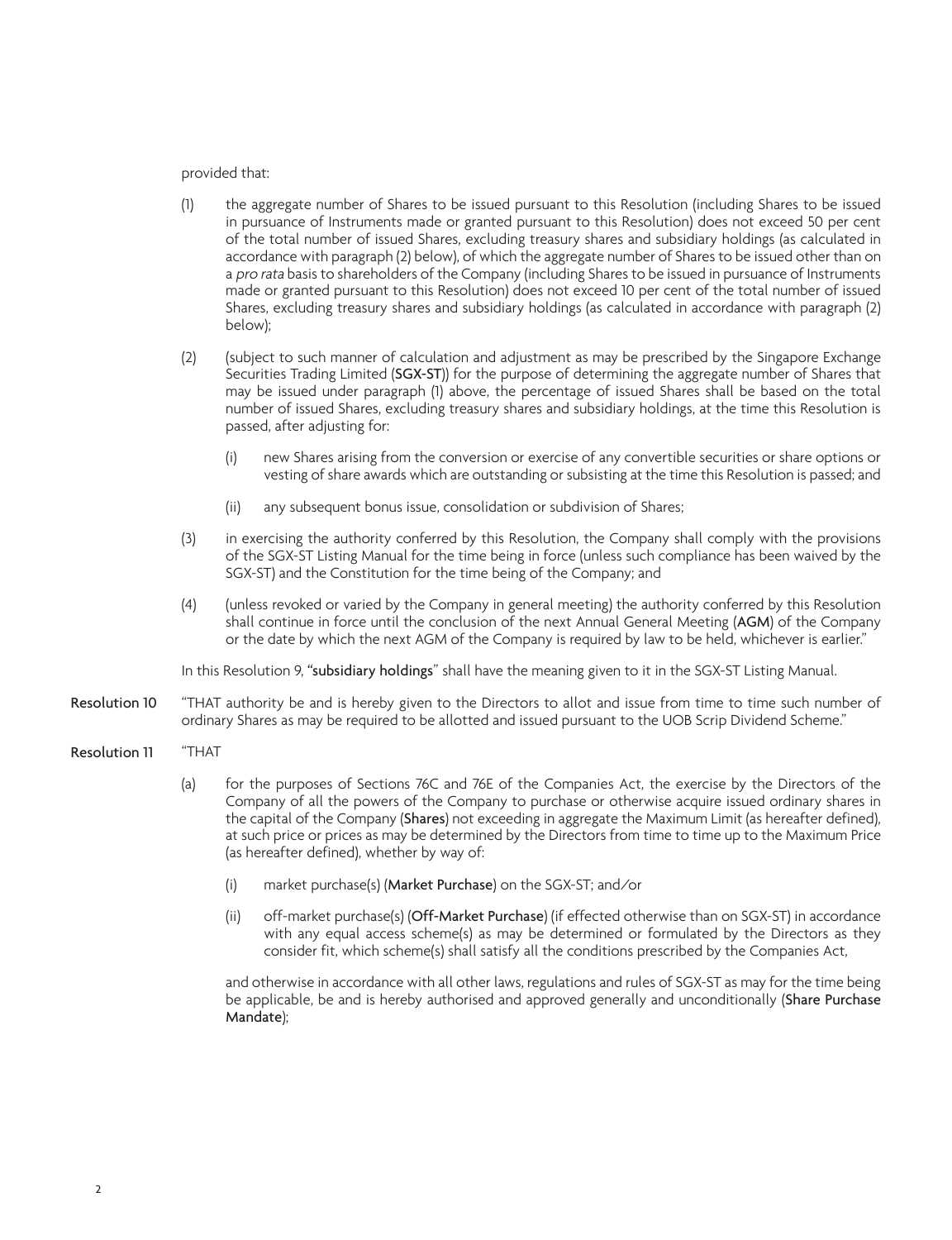# Notice of Annual General Meeting

- (b) the authority conferred on the Directors pursuant to the Share Purchase Mandate may be exercised by the Directors at any time and from time to time during the period commencing from the date of the passing of this Resolution and expiring on the earliest of:
	- (i) the date on which the next Annual General Meeting (AGM) of the Company is held or required by law to be held;
	- (ii) the date on which the purchases or acquisitions of Shares pursuant to the Share Purchase Mandate are carried out to the full extent mandated; or
	- (iii) the date on which the authority conferred by the Share Purchase Mandate is revoked or varied by the Company in a general meeting;
- (c) In this Resolution 11:

"Relevant Period" means the period commencing from the date on which the last AGM of the Company was held and expiring on the date the next AGM of the Company is held or is required by law to be held, whichever is the earlier, after the date of this Resolution;

"Maximum Limit" means that number of Shares representing 5 per cent of the total number of issued Shares (excluding any Shares which are held as treasury shares and subsidiary holdings) as at the date of the passing of this Resolution unless the Company has effected a reduction of the share capital of the Company in accordance with the applicable provisions of the Companies Act, at any time during the Relevant Period, in which event the issued Shares shall be taken to be the total number of the issued Shares as altered by such capital reduction (excluding any Shares which are held as treasury shares and subsidiary holdings as at that date); and

"Maximum Price" in relation to a Share to be purchased or acquired, means the purchase price (excluding brokerage, commission, applicable goods and services tax and other related expenses) which shall not exceed:

- (i) in the case of a Market Purchase, 105 per cent of the Average Closing Price of the Shares; and
- (ii) in the case of an Off-Market Purchase, 105 per cent of the Average Closing Price of the Shares,

where:

"Average Closing Price" means the average of the last dealt prices of the Shares over the five consecutive market days on which the Shares were transacted on the SGX-ST immediately preceding the date of the Market Purchase by the Company or, as the case may be, the date of the making of the offer pursuant to the Off-Market Purchase and deemed to be adjusted in accordance with the listing rules of the SGX-ST for any corporate action which occurs after the relevant five-day period; and

"date of the making of the offer" means the date on which the Company announces its intention to make an offer for an Off-Market Purchase, stating the purchase price (which shall not be more than the Maximum Price calculated on the foregoing basis) for each Share and the relevant terms of the equal access scheme for effecting the Off-Market Purchase; and

"subsidiary holdings" shall have the meaning given to it in the SGX-ST Listing Manual;

(d) the Directors and/or any of them be and are hereby authorised to complete and do all such acts and things (including executing such documents as may be required) as they and/or he may consider expedient or necessary to give effect to the transactions contemplated and/or authorised by this Resolution."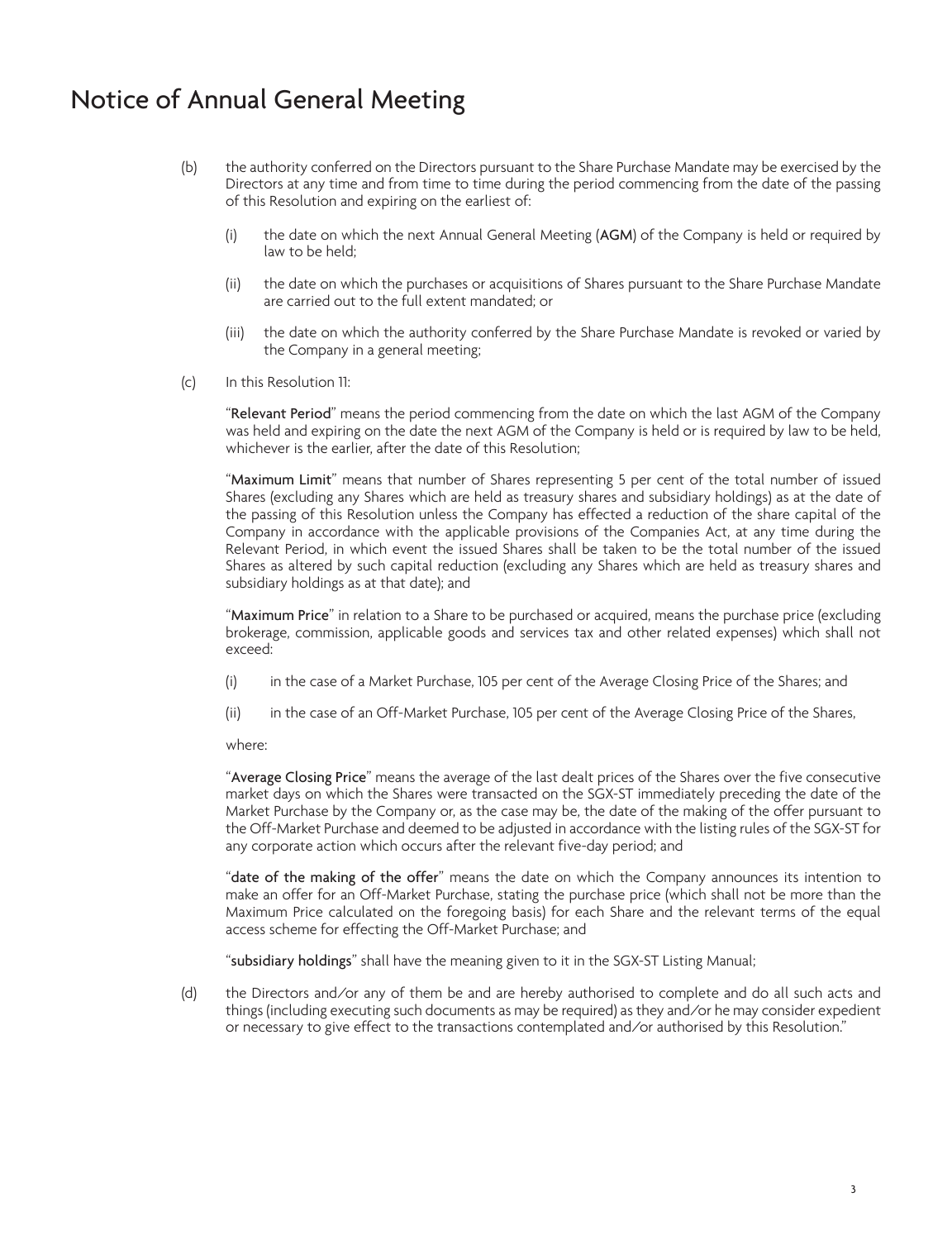#### Notes to Resolutions

Resolution 2 is to approve the final and special dividends. The Transfer Books and Register of Members will be closed on 8 May 2019 for the preparation of the final and special dividends. Registrable transfers received up to 5.00 pm on 7 May 2019 will be entitled to the final and special dividends. If approved, the final and special dividends will be paid on 16 May 2019.

Resolution 4 is to approve a fee of S\$240,000 for the period from January 2018 to April 2018 to Dr Wee Cho Yaw, Chairman Emeritus and Adviser of the Bank, for services rendered.

Resolution 6 is to re-elect Mr James Koh Cher Siang who will, if re-elected, continue as an independent and non-executive director, chairman of the Remuneration and Human Capital Committee and a member of the Audit and Nominating Committees. Mr Koh resides in Singapore.

Resolution 7 is to re-elect Mr Ong Yew Huat who will, if re-elected, continue as an independent and non-executive director, chairman of the Board Risk Management Committee and a member of the Audit and Executive Committees. Mr Ong resides in Singapore.

Resolution 8 is to re-elect Mr Wee Ee Lim who will, if re-elected, continue as a non-independent and non-executive director and a member of the Board Risk Management Committee. Mr Wee resides in Singapore.

Resolution 9 is to empower the Directors to issue ordinary shares in the capital of the Company (Shares) and to make or grant instruments (such as warrants or debentures or options) convertible into Shares and to issue Shares in pursuance of such instruments, up to an amount not exceeding in total 50 per cent of the total number of issued Shares, excluding treasury shares and subsidiary holdings, but with a sub-limit of 10 per cent for issue of Shares other than on a *pro rata* basis to shareholders (General Mandate). For the purpose of determining the aggregate number of Shares that may be issued pursuant to the General Mandate, the percentage of issued Shares shall be based on the total number of issued Shares, excluding treasury shares and subsidiary holdings, at the time that Resolution 9 is passed, after adjusting for (a) new Shares arising from the conversion or exercise of any convertible securities or share options or vesting of share awards which are outstanding or subsisting at the time that Resolution 9 is passed and (b) any subsequent bonus issue, consolidation or subdivision of Shares.

Resolution 10 is to authorise the directors to issue ordinary shares pursuant to the UOB Scrip Dividend Scheme (Scheme) should the Company decide to apply the Scheme to any dividend declared by the Company from the date of this Annual General Meeting (AGM) until the date of the next AGM of the Company.

Resolution 11 is to renew the Share Purchase Mandate, which was first approved by shareholders on 29 April 2004 and was last renewed at the AGM of the Company on 20 April 2018.

The Company intends to use its internal sources of funds to finance its purchase or acquisition of the shares. The amount of financing required for the Company to purchase or acquire its shares and the impact on the Company's financial position cannot be ascertained as at the date of this Notice of AGM as these will depend on, *inter alia*, the aggregate number of shares purchased or acquired and the consideration paid at the relevant time.

Based on the total number of issued shares as at 5 March 2019 (Latest Practicable Date), the purchase by the Company of 5 per cent of its issued shares (excluding the shares held in treasury and subsidiary holdings) will result in the purchase or acquisition of 83,285,847 Shares.